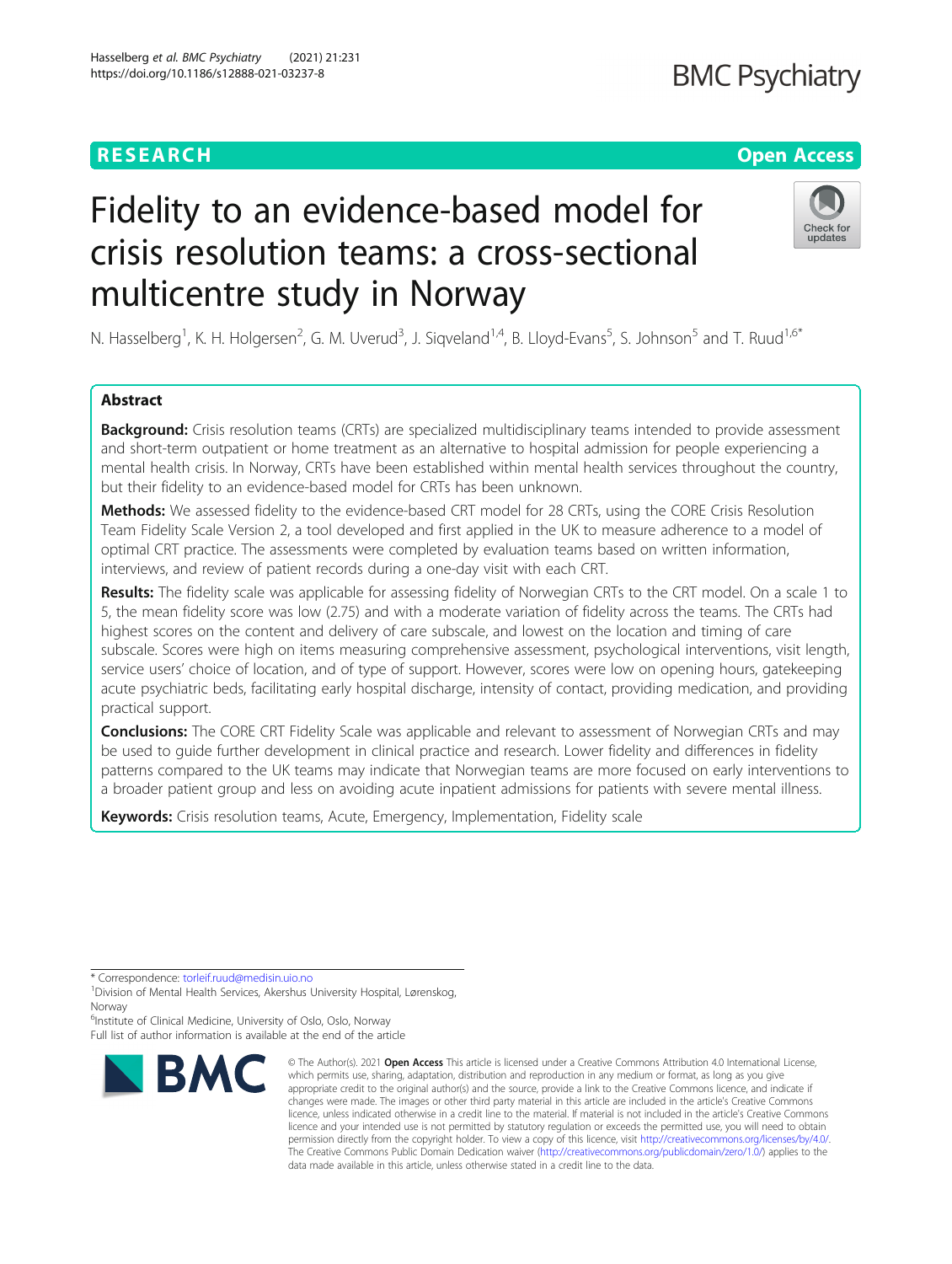# Background

Crisis resolution teams (CRTs) are a part of the strategy in several high-income countries to reduce acute admissions to psychiatric wards by providing acute outpatient and home-based treatment. CRTs operating 24 h a day, 7 days a week are intended to offer immediate and intensive short-term emergency services in the community, be gatekeepers for admissions to acute wards, and facilitate early discharge from hospitals [[1\]](#page-8-0). One earlier and two recent randomized controlled trials on CRTs showed that CRTs can reduce inpatient admissions, reduce bed use, and increase service users' satisfaction with acute care  $[2-4]$  $[2-4]$  $[2-4]$  $[2-4]$ . However, there has been considerable variation in organisation and practice of CRTs, and there is limited knowledge of the implementation of the various components of the CRT model [\[5](#page-8-0)–[9](#page-8-0)].

Three recent reviews have made more extensive overviews of the current knowledge of the effects of CRTs and related forms of crisis interventions for mental health crises. A Cochrane review of eight randomised clinical trials concluded that care based on crisis intervention principles appears to be a viable and acceptable treatment for people with serious mental illnesses [\[10](#page-8-0)]. Crisis intervention had been shown to reduce hospital admissions and family burden, and to improve mental state and global functioning. However, the evidence was of low to moderate quality. A systematic review of CRTs in adult mental health services included several kinds of studies [[11](#page-8-0)]. Quantitative studies suggested that longer opening hours and the presence of a psychiatrist in the team may have increased the CRT's ability to prevent hospital admission. Qualitative studies showed that stakeholders emphasized communication and collaboration, treatment at home, and limiting the number of team members meeting the service user. A rapid synthesis of the evidence for outcomes of available models of mental health crisis care included one review of reviews, six systematic reviews, nine guidelines and 15 primary studies [[12](#page-8-0)]. There was positive evidence for the clinical effectiveness of CRTs but variability in implementation, and the evidence was of low quality. The authors of the two last reviews emphasised the need for a more clearly defined CRT model, as well as for a fidelity scale which can measure the components of CRT and improve the quality of research on the model and its key components.

Fidelity is defined as the degree to which a program implementing an evidence-based practice (EBP) adheres to specific model standards, which have been documented to give positive clinical outcome [\[13](#page-8-0)]. Fidelity scales are tools to measure the degree of implementation of an EBP and its key components. Such scales may be used to guide and monitor implementation of an EBP, compare implementation across sites, support sustainability of an EBP, document the association between outcomes and implementation of the EBP, and identify the importance of various components of an EBP. The development of fidelity scales has been a natural outgrowth of the increased emphasis on EBPs [[14\]](#page-8-0).

The CORE Crisis Resolution Team Fidelity Scale was developed by the CORE (Crisis resolution team Optimization and RElapse prevention) study and is the first fidelity scale measuring the CRT model [\[15](#page-8-0)]. The fidelity scale was developed through a comprehensive process, integrating a review of existing literature and qualitative interviews with various stakeholder groups to identify CRT core elements, followed by a concept mapping procedure to prioritize and group these elements, and finally operationalisation and calibration of the elements into specific fidelity scale items [[15\]](#page-8-0). The fidelity scale was pilot tested on 75 CRTs in the UK [[9,](#page-8-0) [15\]](#page-8-0) and on 24 CRTs in Norway. Results from using the fidelity scale have been published from a survey and clusterrandomised trial in the UK and in a report on preliminary results from the current study in Norway  $[3, 9, 16]$  $[3, 9, 16]$  $[3, 9, 16]$  $[3, 9, 16]$  $[3, 9, 16]$  $[3, 9, 16]$  $[3, 9, 16]$ . The UK cluster randomised trial provided some preliminary validation of the scale, as higher fidelity scores were associated with fewer admissions and less inpatient bed use, though not clearly greater patient satisfaction for CRT service users [\[3](#page-8-0)].

There is a lack of knowledge on the implementation of the CRT model outside the UK, and the fidelity scale may be used to compare CRT implementation across countries. Norway is the only country outside the UK where CRTs have been designated as mandatory within mental health services. This was done by Norwegian health authorities in 2005, inspired by the implementation of CRTs in the UK in 2000. However, a study in 2005 found that none of the first eight Norwegian CRTs operated 24 h a day, 7 days a week, and none had gatekeeping functions for acute wards [[5\]](#page-8-0). The CRTs also treated patients who were not considered for hospital admission. A survey of the 56 CRTs in Norway in 2015 indicated large variations in practice, but it did not measure how the teams' practices were compared with the evidence-based CRT model or with the national recommendations for CRTs published by the Norwegian Directorate of Health [\[17](#page-8-0), [18\]](#page-8-0).

Norway has 5.4 million inhabitants and a geography with low population density and long distances to services for many people. Specialized mental health services are run by 19 health trusts owned by four regional health authorities on behalf of the state. They include 66 community mental health centres (CMHCs) and acute psychiatric hospital wards [\[19](#page-8-0)]. The CMHCs provide local inpatient services as well as outpatient services, including some mobile services by CRTs, teams for early intervention in psychosis, assertive community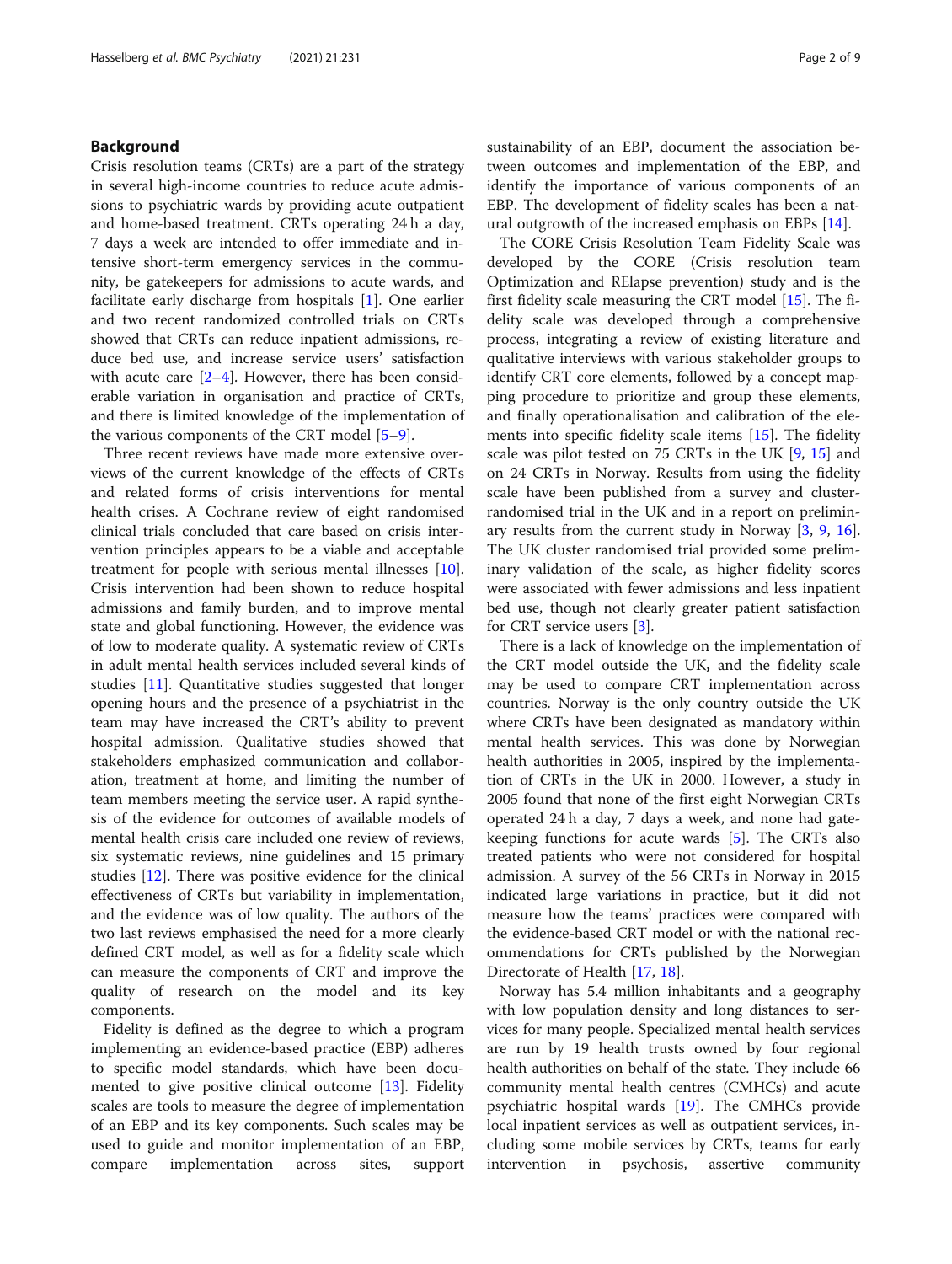treatment (ACT) teams, or functional assertive community treatment (FACT) teams [[20\]](#page-8-0). Due to variation in resources and geographics there are some variations in capacity and available services, but outpatient and mobile team services are available both in urban and rural areas. Fifty-six of the CMHCs had a CRT in 2014 [[18](#page-8-0)].

# Aims

The aims of the study were to explore whether the CORE Crisis Resolution Fidelity Scale was applicable and relevant to measuring CRT model fidelity in Norway and to examine the fidelity of Norwegian CRTs to an evidence-based CRT model. To our knowledge, this is the first study which has used the fidelity scale to assess CRTs outside the UK.

# **Methods**

# Study design

This fidelity study was a part of a multicentre study of CRT treatment outcomes  $[16]$  $[16]$ . The study was planned and conducted in collaboration with a national network of acute mental health services providers, and most of the CRTs in the country participated in this network.

# **Sample**

The 28 CRTs were from rural and urban areas in all four health regions, and they were considered representative of the 56 CRTs in the country. The CRTs signed up to participate in the multicentre study in response to an invitation sent to mental health services in all the health trusts in Norway. There were no exclusion criteria for participation in the study. The catchment areas for the 28 CRTs had a population from 40,000 to 130,000. The CRTs were from 15 of the 19 health trusts in Norway and from all parts of the country. Nine teams were in the three major university cities, and most of the others were in towns serving also surrounding rural areas. All the CRTs were located close to local bed units of the CMHC. Very few teams were located together with acute psychiatric hospital wards, but half of the teams were in cities or towns with an acute psychiatric hospital department. CRTs in smaller CMHCs and in Northern Norway are underrepresented in the study.

# Measure

We measured CRT model fidelity using the CORE Crisis Resolution Team Fidelity Scale Version 2 with 39 items [[15\]](#page-8-0). The scale was developed in the UK based on evidence-based practice principles to capture stakeholder views of what constitutes best practices in CRTs. Version 1 of the fidelity scale was piloted in the UK and Norway, and the piloting led to some adjustments for version 2 of the scale. Items are scored on a scale of 1– 5, where 4 and 5 are considered high fidelity, 3 is considered moderate fidelity, and below 3 is considered low fidelity. The fidelity scale consists of four subscales measuring referrals and accessibility (10 items), content and delivery of care (16 items), staffing and team organisation (10 items), and location and timing of care (3 items). All material was translated from English into Norwegian. In the UK, interrater reliability has been tested by asking 16 fidelity assessors to score an extended case note vignette of a CRT. The mean estimated correlation between individual item ratings was 0.65 (CI: 0.54 to 0.76), and the estimated intraclass correlation (ICC) between assessors was 0.97 for the total fidelity score [\[15](#page-8-0)].

# Data collection and procedures

The fidelity assessments were completed between April and June 2015 by seven trained fidelity assessors. The evaluation team visiting each CRT consisted of three members: two with work experience on a CRT and one with mental health service user experience. Four of the assessors had participated in the pilot of version 1 of the fidelity scale in 2014. The evaluation team leader had extensive CRT experience as a CRT manager and clinician, from her PhD study on the first eight CRTs in Norway, and as evaluation team leader for piloting version 1 of the fidelity scale in Norway.

The evaluation team visited each CRT for 1 day. The team read case notes and procedures, brochures, and statistics of the CRT. Interviews were conducted with the team manager, team members, and key informants from collaborating agencies such as acute wards and primary care. Case notes were reviewed for the last ten service users that the CRTs had discharged. Structured face to face or telephone interviews with six recent service users and six carers (family members) were conducted by the assessor with service user experience. Interrater reliability was not tested in our study. However, we aimed to avoid inconsistency of ratings across CRTs by having consensus rating by the three evaluation team members visiting a CRT, and by variation in which three of the seven evaluation team members assessed a CRT.

At the end of the visit, the evaluation team gave the CRT preliminary feedback on the key points in their assessment. After a few weeks, the CRT received their fidelity scores and a draft with written comments accompanying the scores. The CRT could comment on the scores and provide any information not available during the visit. The evaluation team then finalised the fidelity scores and sent these to the CRT. The evaluation team coordinator was available for questions from the CRTs through the entire evaluation process. After finishing the fidelity assessment of all the CRTs, the fidelity assessors and the principal investigator held a meeting summarizing the experiences of conducting the fidelity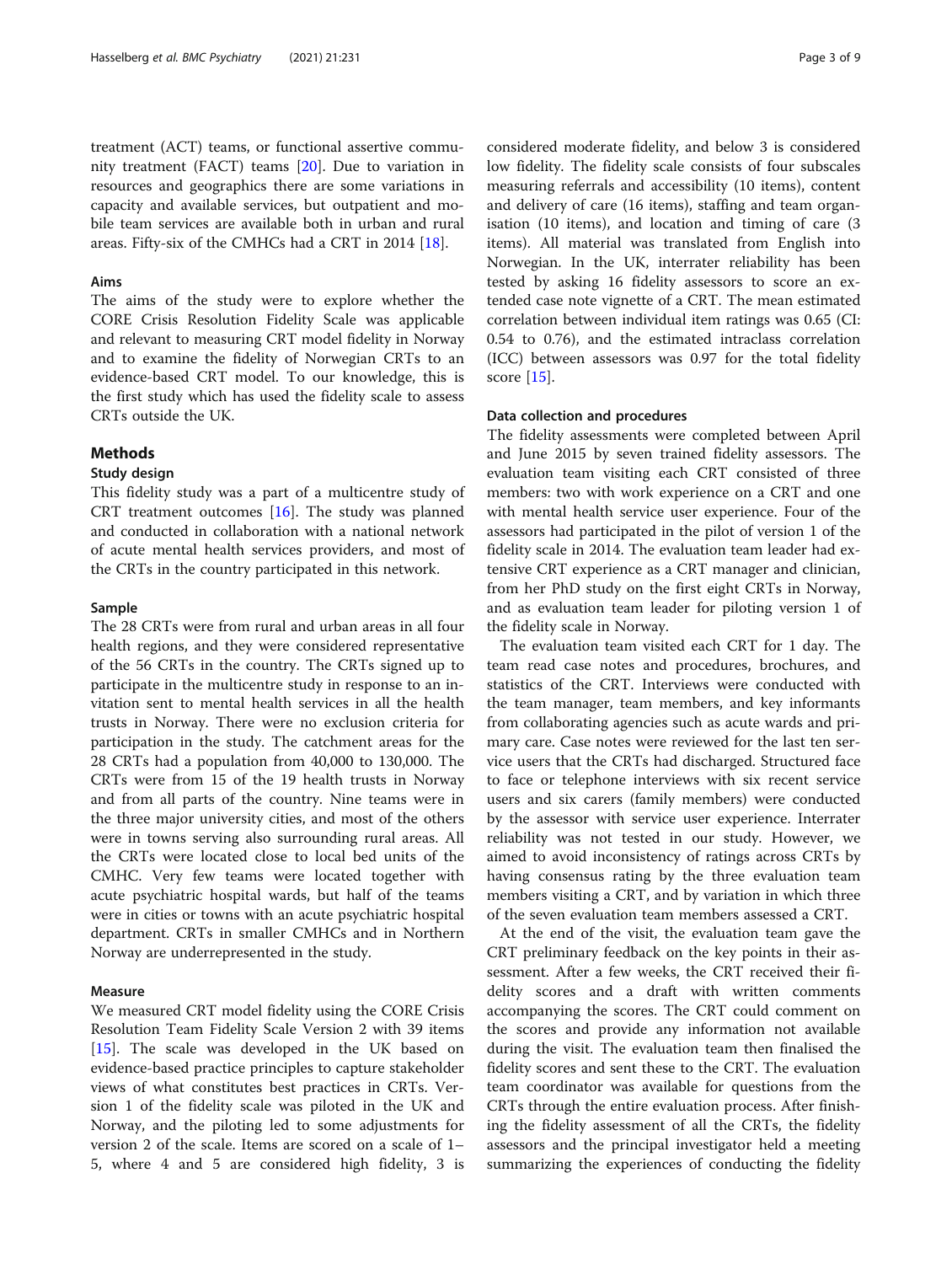assessments and discussing whether the fidelity scale was applicable to assess the Norwegian CRTs.

In March 2017, the principal investigator conducted a brief semi-structured telephone interview with 16 CRT managers who responded to a request for such an interview. The interview was about the experiences of participating in the study and any actions taken based on those experiences and on the feedback from the fidelity assessment or from tables on team and patients characteristics (see below).

# Data analysis and reporting

Data was analysed with descriptive statistics using the statistical software SPSS for Windows version 23. Distribution of scores and median scores were reported for each item. Descriptive statistics (mean, SD) and distribution of mean scores were reported for the four subscales and for total fidelity. The applicability of using the fidelity scale to assess Norwegian CRTs was briefly summarized based on the comments from the fidelity assessors and the CRT managers.

The results from the multi-centre study, including the results from the fidelity assessment, were presented to the CRTs in a meeting in the national network for acute mental health services in April 2016, as well as to national health authorities and CMHC directors in their annual conference in May 2016. In September 2016, the principal investigator of the multi-centre study also gave each CRT feedback with detailed tables on characteristics of the team's patients, practice, and outcome from the data recorded by the team during the outcome study.

# Results

# The applicability of the fidelity scale to Norwegian crisis resolution teams

To our knowledge, this is the first study outside the UK reporting the fidelity of CRTs. All of the items in the CORE Crisis Resolution Team Fidelity Scale could be rated for all participating CRTs. In the meeting summarizing the experiences of the fidelity assessments, the fidelity assessors agreed that the fidelity scale was applicable for assessment of Norwegian CRTs. In the semi-structured telephone interviews, the CRT managers expressed that the feedback from the fidelity assessment and the clinical results had been used by the teams in discussions and reflections on their clinical practice, as well as in decisions on further developments of the CRTs.

#### The model fidelity of the crisis resolution teams

Table [1](#page-4-0) shows the distribution and median fidelity score for each item. The median fidelity rating was 1–2 (low) for 18 items, 3 (moderate) for 8 items, and 4–5 (high) for 13 items. Median fidelity was high for accessibility for referrals, having a psychiatrist on the team, comprehensive assessments, providing individualized care, providing psychological interventions, visit length, consistency of care, service user's choice regarding location and types of support, and consistency of staff and support during the care.

Median fidelity was low for opening hours, adequate staffing levels, gatekeeping acute psychiatric inpatient admissions, facilitating of early discharge from hospitals, providing medication, plans for response to future crisis, introduction program for new staff and ongoing supervision, risk assessment and risk management, home treatment and intensity of care, family involvement, and collaboration with other services.

Table [2](#page-5-0) shows that the mean fidelity item score for the 28 CRTs was 2.75 (SD 0.28) (low fidelity). The mean fidelity score ranged from 2.26 to 3.28 (low to moderate fidelity), with a median of 2.74 (low fidelity). There was a moderate variation in mean fidelity among the CRTs. The content and delivery of care subscale showed the highest fidelity score, and the location and timing of care subscale showed the lowest score. No team had a mean fidelity item score of 4 or higher (high fidelity), and 6 teams (21%) had a mean item fidelity score between 3 and 4 (moderate fidelity). Figure [1](#page-6-0) shows the mean total fidelity score for each of the 28 crisis resolution teams, which is within the low to moderate fidelity range.

# **Discussion**

The fidelity assessment using the CORE Crisis Resolution Team Fidelity Scale was experienced as applicable by the fidelity assessors and as useful by the CRT managers in this first published report using the fidelity scale outside the UK. The Norwegian CRTs had low to moderate fidelity scores, with a moderate variation among the teams. The highest fidelity scores were on the content and delivery of care subscale, and lowest were on the location and timing of care subscale.

Mean fidelity was lower in Norway than in the UK, and only 21% of the Norwegian teams achieved moderate fidelity (score of 3 or more) compared to 57– 65% of the UK teams [\[3](#page-8-0), [9](#page-8-0)]. This raises the question as to whether the Norwegian teams were trying to implement a somewhat different model of CRT, or whether they simply had a less robust implementation of the model. Below we comment on the results in our study for various aspects in each of the four subscales, and we also compare them to results from UK studies [\[3](#page-8-0), [7](#page-8-0), [9](#page-8-0), [15](#page-8-0)]. As we have not found any published results using the fidelity scale from any other country, we are only able to compare our results to results from the UK.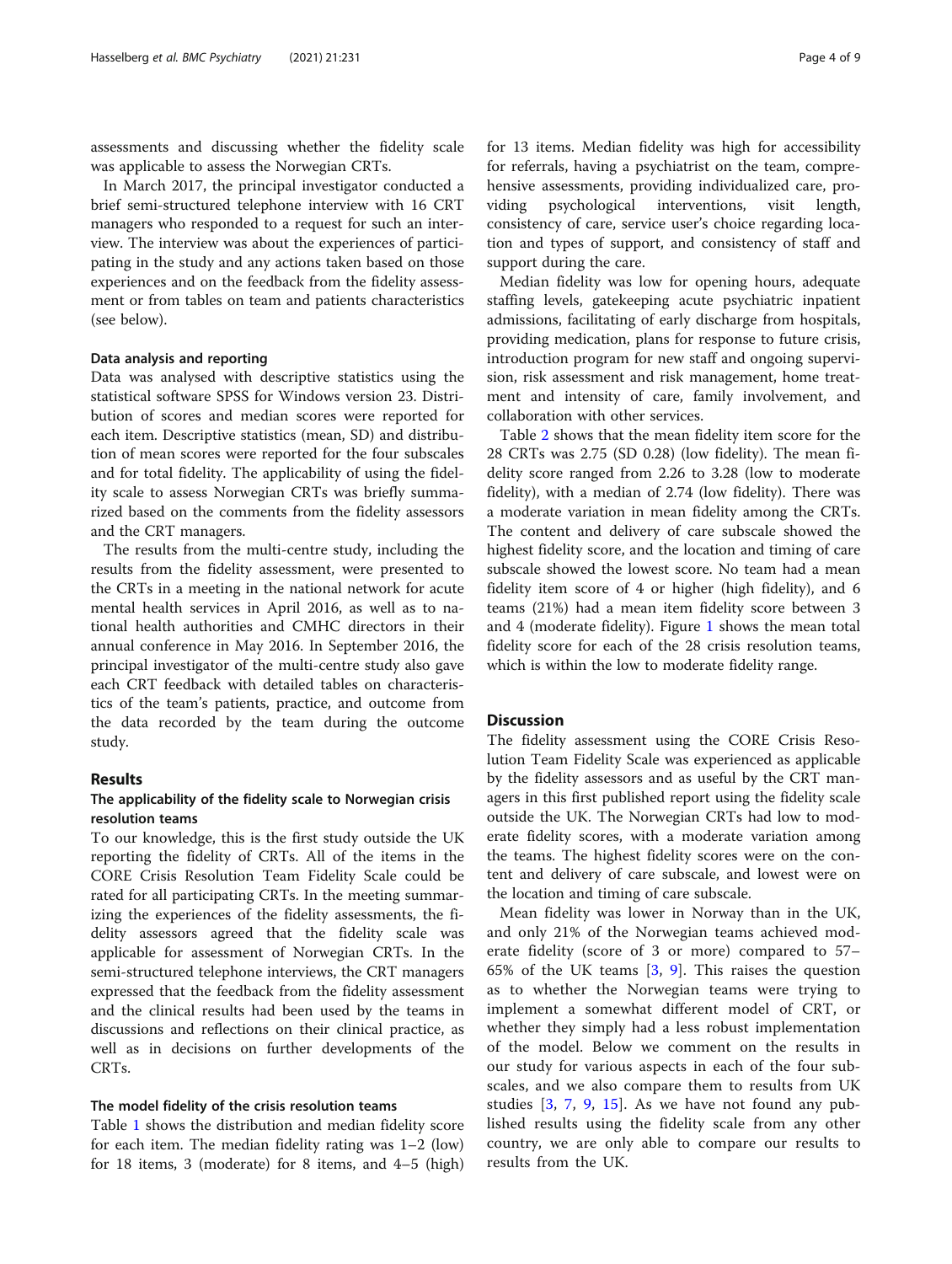# <span id="page-4-0"></span>Table 1 Distribution and median of fidelity scores on items for 28 Norwegian crisis resolution teams

| <b>Subscales and items</b>                                                                                                                                                          |            | <b>Fidelity</b> |                |                 |                 |                |  |  |  |  |
|-------------------------------------------------------------------------------------------------------------------------------------------------------------------------------------|------------|-----------------|----------------|-----------------|-----------------|----------------|--|--|--|--|
|                                                                                                                                                                                     |            | $\mathbf{1}$    | 2 <sub>3</sub> | 4               | 5               | Median         |  |  |  |  |
| 1. Referrals and accessibility                                                                                                                                                      |            |                 |                |                 |                 |                |  |  |  |  |
| 1. The CRTs responds quickly to new referrals                                                                                                                                       | 9          | $\overline{4}$  | 7              | 5               | 3               | 3              |  |  |  |  |
| 2. The CRT is easily accessible to all eligible referrers                                                                                                                           | 1          | $\circ$         | 2              | 8               | 17 <sub>5</sub> |                |  |  |  |  |
| 3. The CRT accepts referrals from all sources                                                                                                                                       | 2          | $\overline{2}$  | 5              | $\overline{2}$  | 17 <sub>5</sub> |                |  |  |  |  |
| 4. The CRT will consider working with anyone who would otherwise be admitted to adult acute psychiatric hospital                                                                    | 0          | $\Omega$        | $\Omega$       | 7               | 21 5            |                |  |  |  |  |
| 5. The CRT provides a 24-h, seven days a week service                                                                                                                               | 28         | 0               | 0              | $\circ$         | 0               | 1              |  |  |  |  |
| 6.The CRT has a fully impended "gatekeeping" role, assessing all patients before admission to acute psychiatric<br>wards and deciding whether they are suitable for home treatment  | 26         | - 2             | $\mathbf 0$    | 0               | $\mathbf 0$     | -1             |  |  |  |  |
| 7. The CRT facilitates early discharge from hospital                                                                                                                                | 28         | 0               | 0              | 0               | $\mathbf 0$     | -1             |  |  |  |  |
| 8. The CRT provides explanation and direction to other services for service users, carers and referrers regarding<br>referrals which are not accepted                               | 0          | -1              | 5              | 17 5            |                 | 4              |  |  |  |  |
| 9. The CRT responds to requests for help from service users and carers whom the CRT is currently supporting                                                                         | 2          | 2               |                | 18              | -5              | 4              |  |  |  |  |
| 10. The CRT is a distinct service which only provides crisis assessment and brief home treatment                                                                                    | 10         | - 7             | 7              | $\overline{4}$  | $\mathbf 0$     | 2              |  |  |  |  |
| 2. Content and delivery of Care                                                                                                                                                     |            |                 |                |                 |                 |                |  |  |  |  |
| 11. The CRT conducts a comprehensive assessment for all service users accepted for CRT support                                                                                      | 2          | $\overline{4}$  | 7              | -1              | 14 4            |                |  |  |  |  |
| 12. The CRT provides clear information to service users and families about treatment and visits                                                                                     | 0          |                 | 21             | 5               | 1               | 3              |  |  |  |  |
| 13. The CRT closely involves and works with families and wider social networks in supporting service users                                                                          | 11         | 7               | 5              | 3               | 2               | 2              |  |  |  |  |
| 14. The CRT assesses carers' needs and offers carers emotional and practical support                                                                                                | 0          | 23              | -4             | $\mathbf{1}$    | $\mathbf 0$     | 2              |  |  |  |  |
| 15. The CRT reviews, prescribes and delivers medication for all service users when needed                                                                                           | 17         | 7               | $\overline{4}$ | $\mathbf 0$     | $\circ$         | 1              |  |  |  |  |
| 16. The CRT promotes service user' and carers' understanding of illness and medication and addresses concerns or<br>problems with medication                                        | 8          | 16 <sub>3</sub> |                | $\mathbf{0}$    | $\overline{1}$  | 2              |  |  |  |  |
| 17. The CRT provides psychological interventions                                                                                                                                    | 0          | 1               | 2              | 178             |                 | 4              |  |  |  |  |
| 18. The CRT considers and addresses service users' physical health needs                                                                                                            | 5          | 5               | 5              | 11              | 2               | 3              |  |  |  |  |
| 19. The CRT helps service users with social and practical problems                                                                                                                  | 0          | -1              | 14             | -5              | 8               | 3              |  |  |  |  |
| 20. The CRT provides individualized care                                                                                                                                            |            | 2               | 3              | 8               | 14 4            |                |  |  |  |  |
| 21.CRT staff visits are long enough to discuss service users' and families' concerns                                                                                                | 0          | -1              | 8              | 12              | -7              | 4              |  |  |  |  |
| 22. The CRT prioritises good therapeutic relationships between staff and service users and carers                                                                                   | 0          | 3               | 25             | $\overline{0}$  | $\mathbf 0$     | 3              |  |  |  |  |
| 23. The CRT offers service users choice regarding location, timing and types of support                                                                                             |            |                 | 6              | 17 <sup>3</sup> |                 | $\overline{4}$ |  |  |  |  |
| 24. The CRT helps plan service users' and service responses to future crises                                                                                                        | 27         | $\circ$         | $\mathbf{0}$   | $\circ$         | 1               | 1              |  |  |  |  |
| 25. The CRT plans aftercare with all service users                                                                                                                                  | 3          | 22 <sup>3</sup> |                | $\mathbf{0}$    | $\Omega$        | $\mathcal{L}$  |  |  |  |  |
| 26. The CRT prioritises acceptability to service users in how CRT care is ended                                                                                                     | 2          | $\mathcal{I}$   | 3              | 9               | 7               | 4              |  |  |  |  |
| 3. Staffing and team organisation                                                                                                                                                   |            |                 |                |                 |                 |                |  |  |  |  |
| 27. The CRT has adequate staffing levels                                                                                                                                            | $15\quad2$ |                 | 3              | 3               | 5               | $\overline{1}$ |  |  |  |  |
| 28. The CRT has a psychiatrist or psychiatrists in the CRT team, with adequate staffing levels                                                                                      | 3          | 9               |                | $\mathbf{0}$    | 15 5            |                |  |  |  |  |
| 29. The CRT is a full multi-disciplinary staff team                                                                                                                                 | 7          | 5               | 9              | 6               | $\mathbf{1}$    | 3              |  |  |  |  |
| 30. The CRT provides a thorough introduction program for new staff and ongoing training and supervision in core<br>competencies for CRT staff                                       | 21         | $\overline{4}$  | 2              | $\mathbf{1}$    | 0               | -1             |  |  |  |  |
| 31. The CRT has comprehensive risk assessment and risk management procedures, including procedures for<br>safeguarding children and vulnerable adults living with CRT service users | 14 8       |                 | 5              | $\overline{1}$  | 0               | $\overline{1}$ |  |  |  |  |
| 32. The CRT has systems to ensure the safety of CRT staff members                                                                                                                   | 2          | $13 \quad 4$    |                | 5               | $\overline{4}$  | 2              |  |  |  |  |
| 33. The CRT has effective record keeping and communication procedures to promote teamwork and information<br>sharing between CRT staff                                              | 2          | 11              | 6              | 7               | 2               | 3              |  |  |  |  |
| 34. The CRT works effectively with other community services                                                                                                                         | 5          | 13              | -8             | $\overline{1}$  | 1               | 2              |  |  |  |  |
| 35The CRT takes account of equality and diversity in all aspects of service provision                                                                                               | 0          | 5               | 21             | 2               | 0               | 3              |  |  |  |  |
| 36. The CRT has systems to provide consistency of staff and support to a service user during a period of CRT care                                                                   | 0          | 4               |                | 6 5             | 13 4            |                |  |  |  |  |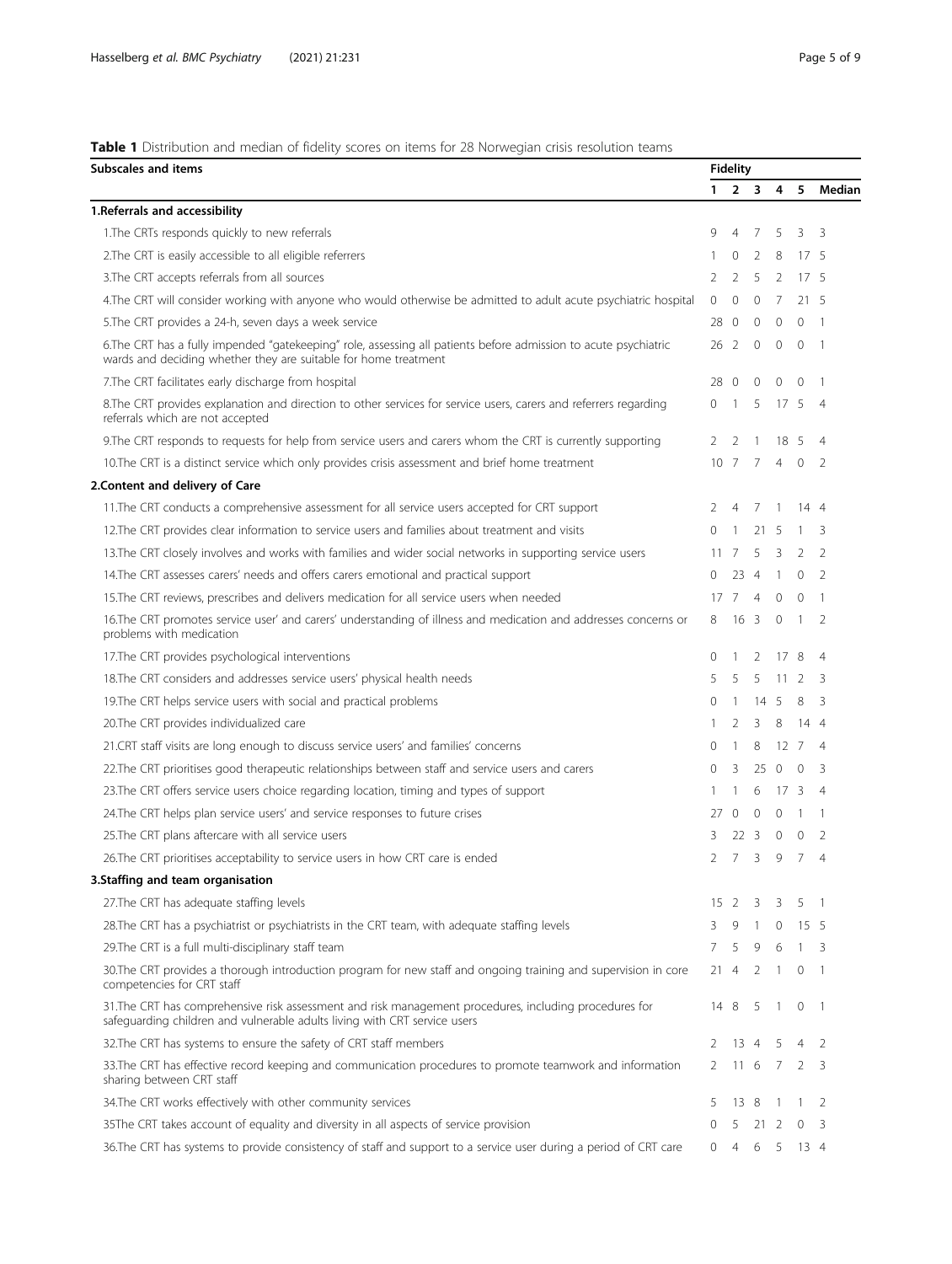| Subscales and items                                                                                                                                                        |  | <b>Fidelity</b> |                 |  |  |        |  |  |  |
|----------------------------------------------------------------------------------------------------------------------------------------------------------------------------|--|-----------------|-----------------|--|--|--------|--|--|--|
|                                                                                                                                                                            |  |                 | $1 \t2 \t3 \t4$ |  |  | Median |  |  |  |
| 4. Location and timing of care                                                                                                                                             |  |                 |                 |  |  |        |  |  |  |
| 37. The CRT can access a range of crisis services to help provide an alternative to hospital admission for service users 8 9 10 1 0 2<br>experiencing mental health crisis |  |                 |                 |  |  |        |  |  |  |
| 38. The CRT provides frequent visits to service users                                                                                                                      |  |                 | 27 1 0 0 0 1    |  |  |        |  |  |  |
| 39. The CRT mostly assesses and supports service users in their home                                                                                                       |  |                 | 17 7 1 0 3 1    |  |  |        |  |  |  |

<span id="page-5-0"></span>Table 1 Distribution and median of fidelity scores on items for 28 Norwegian crisis resolution teams (Continued)

## Referrals and accessibility

Various Norwegian agencies can refer patients to CRTs, similar to the UK. There was a large variation among the CRTs in response time to new referrals, which was comparable to response time of UK teams, ranging from 1 h to 1 week [[7\]](#page-8-0). Most CRTs were a part of the CMHC outpatient services and were often given the task of assessing emergency referrals on behalf of the CMHC outpatient clinic. Thus, many CRTs had to do such assessments for the outpatient clinic in addition to working with patients who would otherwise be admitted to acute psychiatric wards.

No Norwegian teams operated 24/7. However, 16 teams (57%) operated extended hours on weekdays, and six of these also operated some hours on weekends. The remaining 12 teams (43%) operated only during office hours on weekdays. In UK 70% of teams operated 24/7 [[7\]](#page-8-0). In the UK, 24/7 availability was an explicit goal in the National Health Services Plan of 2000 [[21](#page-8-0)], while in Norway 24/7 availability was considered by the health trusts to demand too many resources for small catchment areas. It was expected that most needs during nights would be met by GPs on call and other primary health services available 24/7. Still, 57% of Norwegian CRTs had extended opening hours, but this did not impact their fidelity ratings, which required 24/7 to achieve a high accessibility rating on this item. According to a Norwegian study and a systematic review, extending opening hours may contribute to prevent hospital admissions [[11,](#page-8-0) [22\]](#page-8-0).

None of the CRTs had a gatekeeping role for acute admissions to acute psychiatric wards, in contrast to most UK teams. This also means that patients brought by the police to involuntary admissions in acute psychiatric departments usually did not come to the CRT. This is probably different from the UK, where most CRTs are gatekeepers of acute psychiatric beds and where street triage involves the police [[23\]](#page-8-0). The CRTs also did not facilitate early discharge from hospitals, while many UK teams did. Several Norwegian CRTs advocating low thresholds and early interventions have argued that many people in crisis may need a CRT with a "gate opening" role to a short inpatient stay, rather than a gatekeeping role delaying admission to later when the crisis has become more serious. The recommendations from the Norwegian health authorities and the decisions of the health trusts have not given CRTs responsibility for gatekeeping admissions to acute psychiatric wards, even if they are expected to contribute to reducing acute admissions. With a higher number of psychiatric beds per 100,000 inhabitants in Norway than in the UK [\[24](#page-8-0)], the threshold for acute admissions is probably lower in Norway, and with less pressure to avoid admissions.

### Content and delivery of care

Half of the CRTs were providing a comprehensive assessment, which was higher than in the UK. One possible reason may be a need for broader assessments to cover the wider range of patient groups accepted by the Norwegian teams [[5\]](#page-8-0). Norwegian teams were rated high on giving psychological interventions and low on giving medication, which is the opposite of UK teams. This may indicate differences in patient groups served, composition of teams, or team procedures. UK teams have a larger proportion of service users with severe mental illness compared to the Norwegian teams [[5\]](#page-8-0). Norwegian

Table 2 Mean fidelity for subscales and mean total fidelity for 28 Norwegian crisis resolution teams

|                                   |              |             | Distribution of fidelity |               |               |               |        |  |
|-----------------------------------|--------------|-------------|--------------------------|---------------|---------------|---------------|--------|--|
| <b>Subscales</b>                  | <b>Items</b> | Mean (SD)   | $1.00 - 1.99$            | $2.00 - 2.99$ | $3.00 - 3.99$ | $4.00 - 5.00$ | Median |  |
| 1. Referrals and accessibility    | 10           | 2.88(0.40)  |                          | ' 3           | 15            | 0             | 3.00   |  |
| 2. Content and delivery of care   | 16           | 2.93(0.44)  |                          | 13            | 15            | 0             | 3.03   |  |
| 3. Staffing and team organisation | 10           | 2.65(0.47)  |                          | 20            | 6             | 0             | 2.55   |  |
| 4. Location and timing of care    |              | 1.64 (0.59) | 21                       |               |               | 0             | .67    |  |
| <b>Total fidelity</b>             | 39           | 2.75(0.28)  | 0                        | 22            | 6             | 0             | 2.73   |  |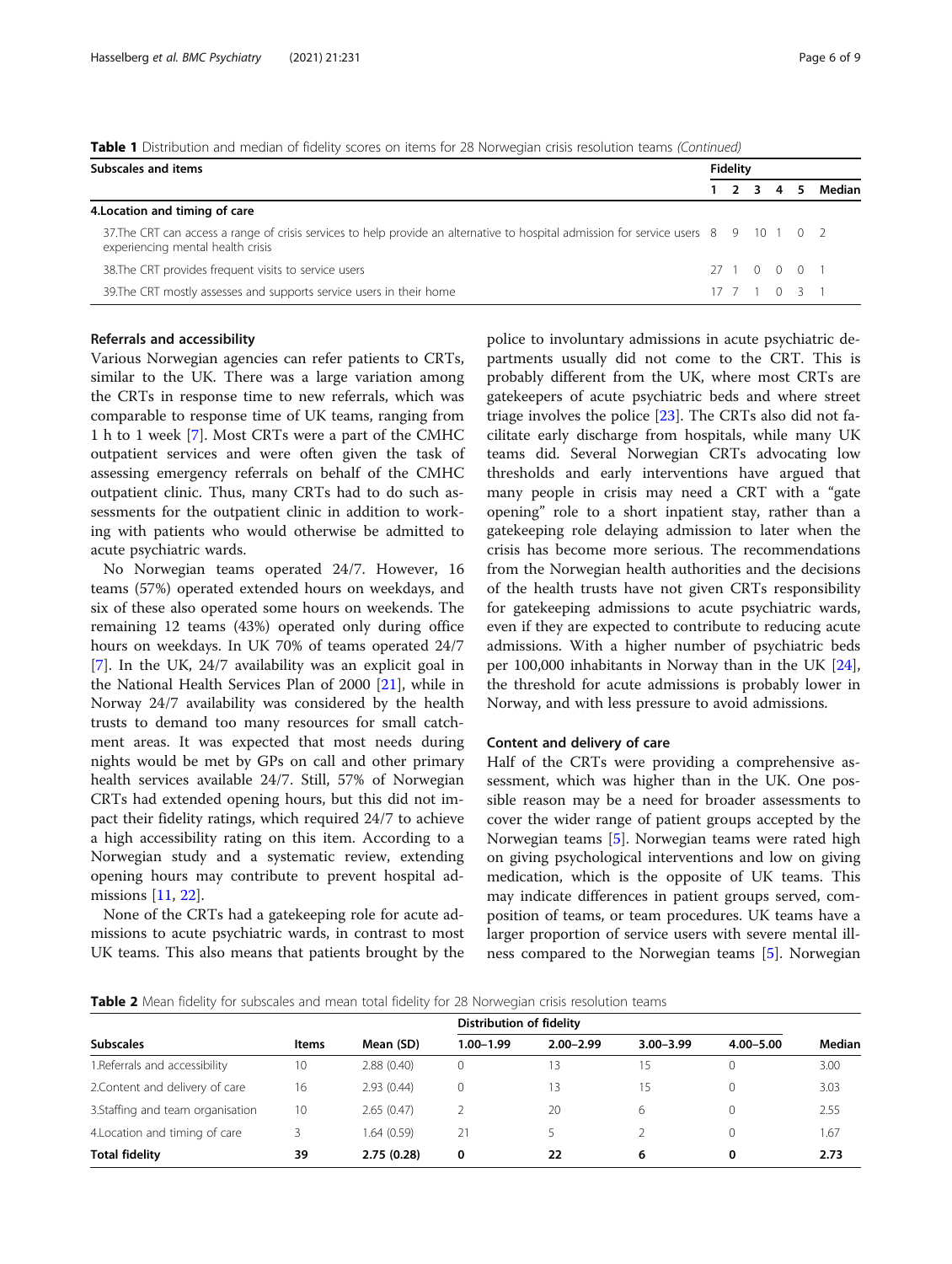<span id="page-6-0"></span>

teams had high scores for emphasis on services users and carers, but low on family involvement (as the teams supported families mainly if contact was initiated by the family). This finding was surprising, because there has been enthusiasm in many Norwegian CRTs for an open dialogue approach involving family and network [\[25](#page-8-0)]. Both Norwegian and UK teams had moderate scores regarding giving physical health care and emotional support, and low on plans for early identification and intervention in future crises.

# Staffing and team organisation

Norwegian CRTs are multidisciplinary with mental health nurses as the largest professional group, and most teams had a psychiatrist at least part time, as well as a clinical psychologist. A systematic review found that the presence of a psychiatrist in the team may contribute to prevent hospital admissions [[11\]](#page-8-0). However, the general level of staffing was rated as moderate for more than half of the teams, and training and supervision of team members was rated low. There was a variation in systematic procedures to ensure safety for team members, and the risk assessment for service users and carers was rated low. Communication and information sharing between team members and consistency of support to service users were moderate to high, and collaboration with other community services was low to moderate. Most UK teams were rated as having high staffing and a medium level of training and supervision.

# Location and timing of care

Norwegian teams only partly provided home-based care, compared to UK teams, which usually provided homebased care. Norway is a country with scarce population density in most areas, making delivery of home treatment time consuming due to long travel distances. Norwegian teams were found to deliver less intensive care regarding frequency of visits, while the length of visits was high compared to UK. Qualitative studies have shown that service users of CRTs appreciate that team members have time for listening and communication [[11\]](#page-8-0). High emphasis on psychological help and long distances travelled for many teams may be factors explaining some of these differences.

# Factors influencing the Norwegian crisis resolution teams

Several factors may have contributed to the practices of the Norwegian CRTs and to differences compared to UK CRTs. The national recommendations for CRTs are more specific in the UK than in Norway, where there are fewer restrictions on target groups and less emphasis on gatekeeping functions of acute psychiatric beds [[17](#page-8-0), [21\]](#page-8-0). This may indicate that higher priority of CRTs' role in mental health policies and health trusts are needed to implement an evidence-based CRT model with extended opening hours, gatekeeping functions, facilitation of early discharge from hospital, and more intensive treatment with frequent visits to service users' homes.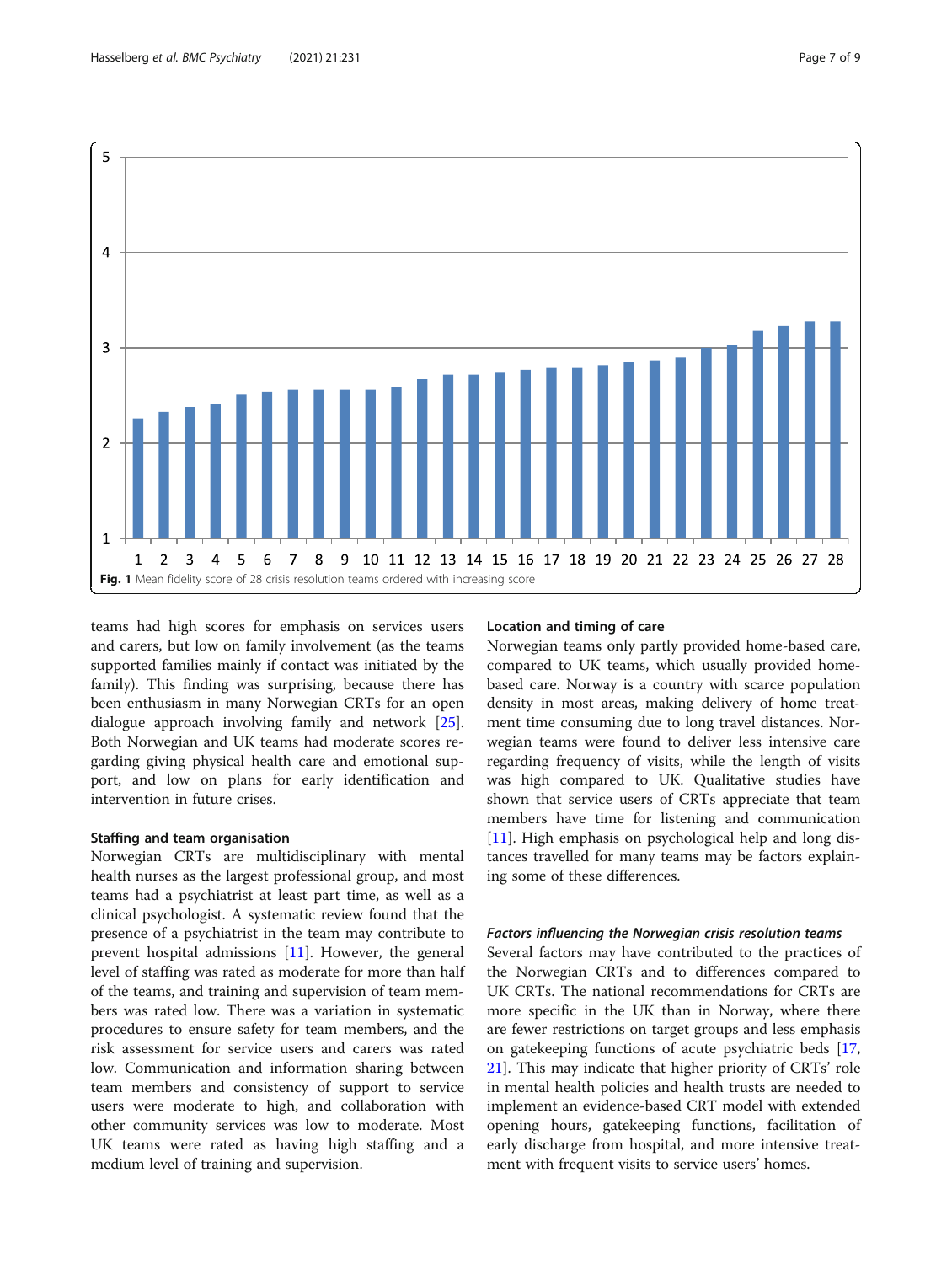The CRTs in Norway were influenced by two visions which may have led to conflicting or different priorities and practices. Establishing CRTs throughout Norway was based on national plans and experiences regarding CRTs in the UK, and some of the pioneering CRTs in Norway had UK CRT experts as supervisors and/or visited UK CRTs. On the other side, the growing emphasis on early intervention and on low threshold services also inspired many Norwegian CRTs. Thus, teams in Norway have partly aimed for lower thresholds and earlier interventions in crises and a broader target group, and partly adapted the CRT model to more rural areas with longer distances to travel for staff and service users. The focus may have been more on the content with more psychological and less medical treatment for a broader patient group than on avoiding acute admissions for patients with the most serious illnesses.

Although some CRTs scored high fidelity on several items, no teams scored consistent high fidelity across all items or achieved optimal overall fidelity. This was the same in the UK, even though overall fidelity was higher there. This may reflect that a CRT is a complex intervention with many elements. It is hard to practice all components well, and sometimes the components can compete with each other. For instance, if teams prioritise easy access and rapid response to new referrals, they have less time to provide frequent visits and intensive home treatment to service users–and vice versa. This challenge may be a driver for the observed trend in England of CRTs splitting into two separate services for crisis assessment and crisis home treatment [\[7](#page-8-0)].

Findings in the CORE trial and a review indicate that different CRT components may be critical for different outcomes [[3,](#page-8-0) [11](#page-8-0)]. Extended opening hours seem to be a critical component for reducing admissions [\[11,](#page-8-0) [22](#page-8-0)], and focus on early discharge has also been shown to reduce hospital use [\[4](#page-8-0)]. As the Norwegian CRTs did not score highly on either of these functions, they may have limited effect on use of inpatient services. Content of care matters for patient satisfaction [[3](#page-8-0)], and the emphasis in Norwegian CRTs on psychological treatment and longer meetings may be associated with higher patient satisfaction. Studying how fidelity scores relate to patient outcomes and experiences will be important steps in further research using the CRT Fidelity Scale.

The fidelity scale was based on the best available evidence for what is considered core components of crisis resolution teams. However, in operationalising the rules for rating each component, decisions were made on the criteria which needed to be met for each level of fidelity. For some items, the criteria may need to be changed to avoid floor or ceiling effects. The extended opening hours of 57% of the Norwegian CRTs were not reflected in their fidelity score, even if such extended opening hours have been shown to be associated with reduced risk for acute inpatient admissions [\[22](#page-8-0)]. Eventual recalibration of items needs more data and experience, as well as opportunities to test revised versions of the fidelity scale [\[14](#page-8-0)].

The fidelity assessors found the fidelity scale to be applicable for measuring Norwegian CRTs, and the CRT managers found the feedback from the fidelity review useful for further development of their teams. However, parts of the fidelity scale may discriminate against CRTs aiming to provide early interventions with low thresholds for a broader range of patients, compared to serving as an alternative for seriously ill patients who would otherwise need acute inpatient admission. The two attempts at a nationwide implementation in the UK and Norway seem to have resulted in substantially different versions of the CRT model, and likely with different outcomes.

#### Strengths and limitations

The study used a comprehensive fidelity scale developed by a leading research group on crisis resolution teams, and several of the Norwegian evaluation team members had experience from the piloting of the fidelity scale. One limitation was that the 28 CRTs in this study signed up voluntary to participate, so the sample may have been biased with overrepresentation of teams with more engagement in getting feedback on their practice. CRTs in smaller CMHCs and in Northern Norway are underrepresented in the study. Another limitation was that we could not calculate interrater reliability of the fidelity ratings, because the members of the evaluation teams did not do independent ratings of fidelity before agreeing on scores by consensus.

# Conclusions

The CORE CRT Fidelity Scales are a valuable tool to measure CRT practice for local feedback and team development, and to research which components are critical for which outcomes. Lower fidelity and differences in fidelity patterns compared to the UK teams may indicate that Norwegian teams have more focus on early interventions to a broader patient group and less on avoiding acute inpatient admissions for patients with severe mental illness.

# Abbreviations

CRT: Crisis resolution team; CMHC: Community mental health centre; EBP: Evidence-based practice

#### Acknowledgements

We thank team leaders, team members and mercantile staff in the crisis resolution teams for collaboration and information during the fidelity assessments, the members of the fidelity evaluation team for the fidelity assessments, and the staff in the Department for Research and Development in Mental Health Services at Akershus University Hospital for administrative support and electronic recording of data.